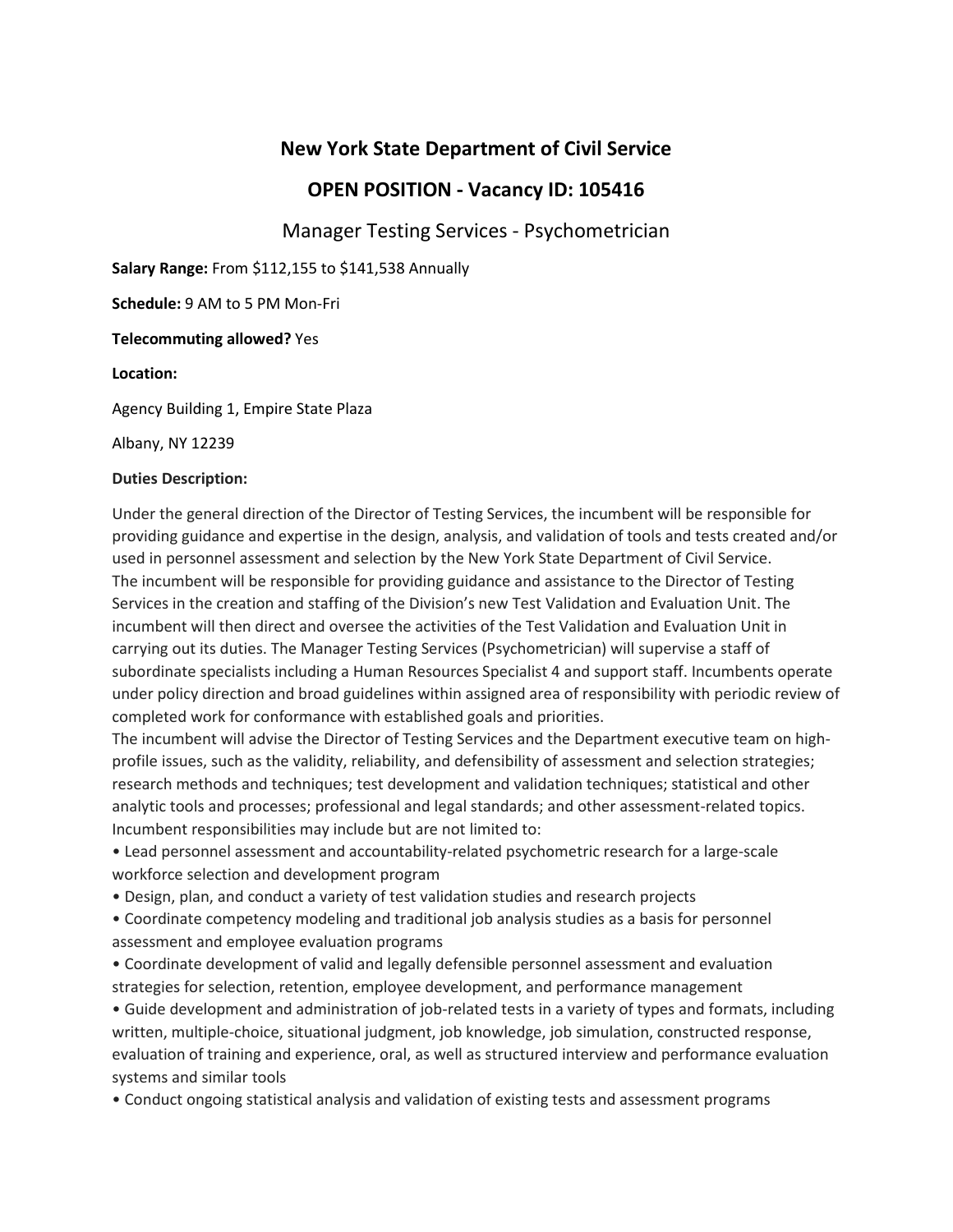• Provide analysis of special populations and assist in ensuring that test items are free from statistical, racial, gender, cultural, or other bias

• Ensure tests and assessments comply with legal and professional standards (e.g., Uniform Guidelines on Employee Selection, Standards for Educational & Psychological Testing, Principles for the Validation and Use of Personnel Selection Procedures, etc.) and industry best practices

• Prepare technical documentation on test validity sufficient for legal inquires and in accordance with the Uniform Guidelines on Employee Selection Procedures

• Conduct test equating analyses and demonstrate equivalency in test forms

• Develop and train staff in test and measurement concepts, statistical analysis, and test validation techniques

• Align tests and assessments with organizational goals and performance expectations

• Advise executive management on psychometric and technical assessment and selection issues, programs, and trends

• Monitor section's expenditures and prepare budget requests for Group

• Represent the Division and the Department in legal and Commission proceedings, and in public forums

• Develop and maintain effective working relationships with agencies, staff from within the Department, and various entities such as the Personnel Council

• Draft proposed legislation and recommend rule changes to improve the testing program Analyze and prepare comments on legislation impacting the Department's testing program

## **Minimum Qualifications:**

Master's degree in Educational Psychology, Educational Measurement, Industrial/Organizational Psychology, Psychometrics, or a closely related field AND at least 5 years of professional or managerial experience in planning, developing, evaluating, and validating high-stakes tests for large-scale testing, including at least 2 years in a leadership role, such as project lead, supervisor, manager, etc., OR PhD in Educational Psychology, Educational Measurement, Industrial/Organizational Psychology, Psychometrics, or closely related field AND at least 4 years of professional or managerial experience in planning, developing, evaluating, and validating high-stakes tests for large-scale testing, including at least 2 years in a leadership role, such as project lead, supervisor, manager, etc.

## **Additional Comments:**

NOTE ON TELECOMMUTING: DCS Employees are required to apply and obtain approval through management to telecommute according to DCS Telecommuting Pilot Program Guidelines

NOTE ON COVID-19 VACCINATION/WEEKLY TESTING: All State employees in Executive controlled agencies who are not subject to a mandatory vaccination requirement shall be tested for COVID-19 weekly unless they are fully vaccinated.

**Contact: Name:** Sean Wolf **Telephone:** 518-473-4306

**Email Address:** DCSHumanresources@cs.ny.gov